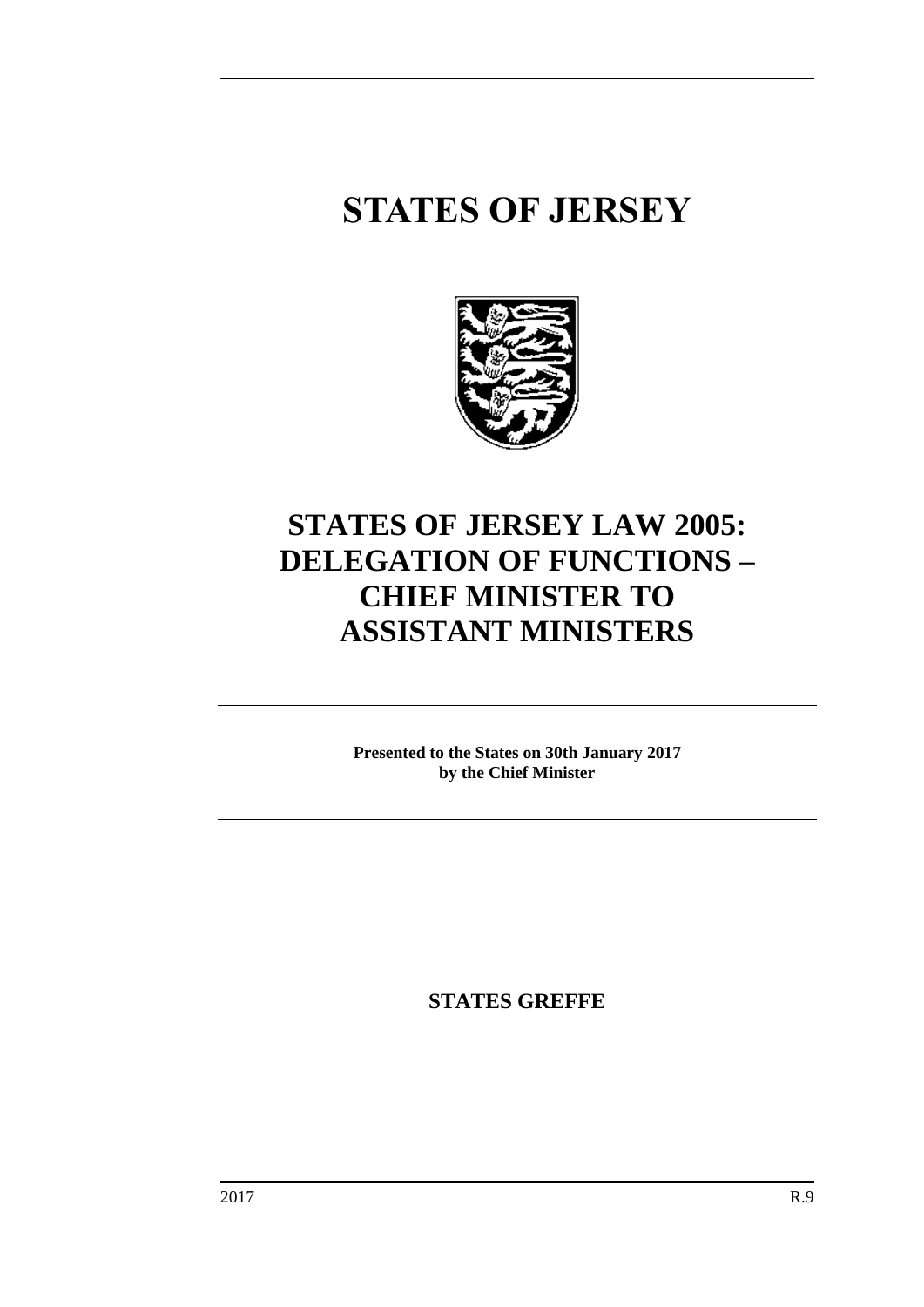#### **REPORT**

On 30th January 2017, the Chief Minister made a Ministerial Decision delegating certain of his functions under Articles 28, 30 and 30A of the States of Jersey Law 2005 (MD-C-2017-0009, available at [www.gov.je\)](http://www.gov.je/).

Article 28 of the States of Jersey Law 2005 permits a Minister to delegate, wholly or partly, functions to an Assistant Minister or an officer.

The Law states, *inter alia* –

#### "**28 Power of Minister to delegate functions**

- (1) A Minister may delegate, wholly or partly, functions conferred upon or vested in the Minister by or under this Law or any other enactment or any enactment of the United Kingdom having effect in Jersey, to –
	- (a) one of his or her Assistant Ministers;
	- (b) an officer.
- (1A) A Minister shall not delegate to an Assistant Minister any function the delegation of which is wholly prohibited by an enactment.
- (1B) Where a Minister delegates to an Assistant Minister a power to make an enactment, paragraphs (4) and (5) of Article 26 shall apply to the making of an enactment by the Assistant Minister, in exercise of the delegated power, as they would apply to the making of the enactment by the Minister.
- (2) A Minister shall not delegate to an officer
	- (a) any power to make an enactment;
	- (b) any power to decide an appeal under an enactment;
	- (c) any function the delegation of which is prohibited wholly, or to an officer, by an enactment.
- (3) The delegation of functions by a Minister under this Article shall not prevent the Minister exercising those functions personally.
- (4) Where any licence, permit or authorization is granted in purported exercise of functions delegated under paragraph (1), no criminal proceedings shall lie against any person for any act done, or omitted to be done, in good faith and in accordance with the terms of the licence, permit or authorization, by reason that the functions had not been delegated, or that any requirement attached to the delegation of the functions had not been complied with.
- (5) In this Article –

"Minister" includes the Chief Minister;

"officer" means a States' employee within the meaning of the Employment of States of Jersey Employees (Jersey) Law 2005 and includes a member of the States of Jersey Police Force and an officer appointed under paragraph 1(1) of Part 1 of Schedule 2 to the Immigration Act 1971 as extended to Jersey by the Immigration (Jersey) Order 1993.

(6) The States may by Regulations amend the definition "officer" in paragraph (5)."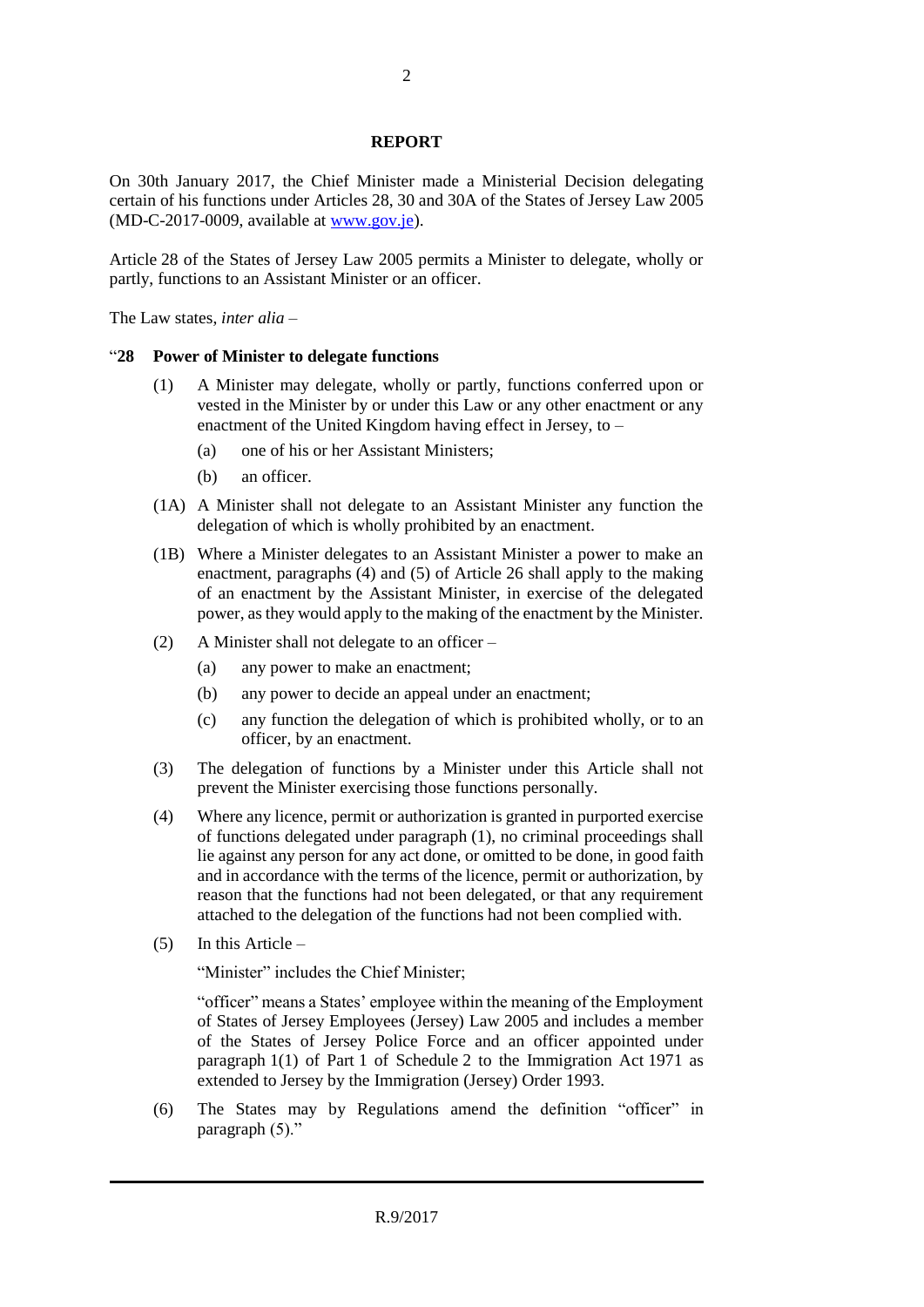#### "**30 Ministerial delegations to be presented to States**

- (1) A Minister who delegates functions under Article 28 shall present to the States a report specifying the functions delegated and to whom.
- (2) A Minister shall not be required to present a report under paragraph (1) where the delegation is so immediate and of such brief duration that it is not practicable to present the report before the delegation ends.

#### **30A List of delegations to be published**

- (1) The Chief Minister shall cause to be established, maintained and published a consolidated list of –
- (a) the functions for the time being discharged by the Chief Minister and by each Minister;
- (b) the functions for the time being delegated by the Chief Minister and each Minister under Article 28, and to whom.
- (2) The list shall also specify which Minister is discharging, for the time being, the functions of another Minister under Article 27(1) or (2).
- (3) The information described in paragraph (1)(b) or (2) is not required to be incorporated in the list where the period for which the delegation has effect or for which one Minister's functions are being discharged by another is so immediate and of such brief duration that it is not practicable to amend and publish the list to incorporate the information before the end of the period.
- (4) It shall be sufficient if the list is published on a website."

The terms of the delegations, and the legislation under which those delegations were made, were recorded in a Report attached to the Ministerial Decision, as shown below – \_\_\_\_\_\_\_\_\_\_\_\_\_\_\_\_\_\_\_\_\_\_\_\_\_\_\_\_\_\_\_\_\_\_\_\_\_\_\_\_\_\_\_\_\_\_\_\_\_\_\_\_\_\_\_\_\_\_\_\_\_\_\_\_\_\_\_\_\_

# **Delegations**

The Chief Minister wishes to put the following delegations in place:

| Senator P.F. Routier,<br>Responsibility for competition and innovation, the intellectual<br>M.B.E.<br>property framework, broadcasting and electronic<br>communications, Freedom of Information and Data<br>Protection, and related legislation and policy matters (the<br>delegated areas). | <b>Assistant Minister</b> | <b>Functions delegated</b> |
|----------------------------------------------------------------------------------------------------------------------------------------------------------------------------------------------------------------------------------------------------------------------------------------------|---------------------------|----------------------------|
| Legislation:<br><b>Competition and regulation</b><br>Competition Regulatory Authority (Jersey) Law 2001<br>Telecommunications (Jersey) Law 2002<br>Postal Services (Jersey) Law 2004<br>Competition (Jersey) Law 2005                                                                        |                           |                            |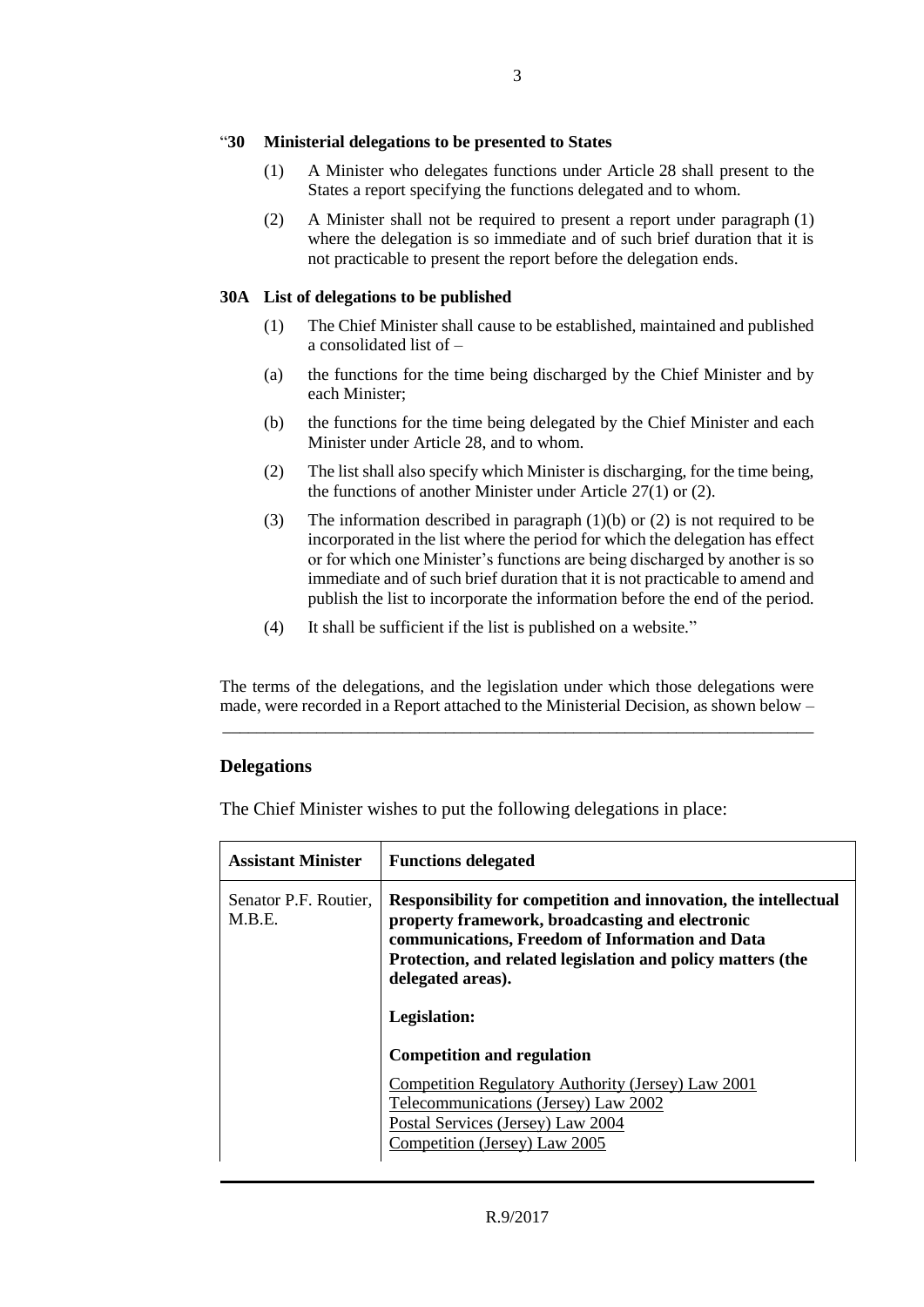**Innovation –** innovation policy, including innovation review and action plan; and any continuing matters with relation to the Jersey Innovation Fund.

#### **Intellectual Property framework**

[Intellectual Property \(Unregistered Rights\) \(Jersey\) Law 2011](https://www.jerseylaw.je/laws/revised/Pages/05.350.aspx) [Merchandise Marks \(Jersey\) Law 1958](https://www.jerseylaw.je/laws/revised/Pages/05.550.aspx) [Patents \(Jersey\) Law 1957](https://www.jerseylaw.je/laws/revised/Pages/05.575.aspx) [Registered Designs \(Jersey\) Law 1957](https://www.jerseylaw.je/laws/revised/Pages/05.700.aspx) [Trade Marks \(Jersey\) Law 2000](https://www.jerseylaw.je/laws/revised/Pages/05.900.aspx)

### **Broadcasting and Electronic Communications**

[Communications \(Jersey\) Order 2003](https://www.jerseylaw.je/laws/revised/Pages/06.117.aspx) [The Wireless Telegraphy \(Jersey\) Order 2006](https://www.jerseylaw.je/laws/revised/Pages/06.748.aspx) [Electronic Communications \(Jersey\) Law 2000](https://www.jerseylaw.je/laws/revised/Pages/04.280.aspx) [Digital Switchover \(Disclosure of Information\) \(Jersey\)](https://www.jerseylaw.je/laws/revised/Pages/06.125.aspx) Law 2010 [Radio Equipment \(Jersey\) Law 1997](https://www.jerseylaw.je/laws/revised/Pages/06.216.aspx) [Public Health \(Ships\) \(Jersey\) Order 1971](https://www.jerseylaw.je/laws/revised/Pages/20.800.60.aspx) *(the reference in Article 34 only)* [Public Health \(Aircraft\) \(Jersey\) Order 1971](https://www.jerseylaw.je/laws/revised/Pages/20.800.30.aspx) [Broadcasting Act 1990 \(Jersey\) \(No.](https://www.jerseylaw.je/laws/revised/Pages/06.036.aspx) 2) Order 1991 [Broadcasting \(Jersey\) Order 2003](https://www.jerseylaw.je/laws/revised/Pages/06.099.aspx) [Telecommunication Services \(Jersey\) Order 1972](https://www.jerseylaw.je/laws/revised/Pages/06.270.aspx)

# **Freedom of Information and Data Protection**

[Data Protection \(Jersey\) Law](https://www.jerseylaw.je/laws/revised/Pages/15.240.aspx) 2005 [Freedom of Information \(Jersey\) Law 2011](https://www.jerseylaw.je/laws/revised/Pages/16.330.aspx)

In order to enable the Assistant Minister to deal with all matters in the delegated areas, the Chief Minister delegates to Senator P.F. Routier, M.B.E. –

- 1. all functions in respect of the aforementioned legislation and all related subordinate legislation;
- 2. in relation to the delegated responsibilities
	- Standing Order  $17(1)(a)$  making statements;
	- Standing Order 19(c) lodging Propositions; and
	- Standing Order 35(1)(b) presenting Reports or Comments.
- 3. All powers and functions given to the Chief Minister, including all powers to make enactments in the delegated areas.

*These delegations are in addition to those delegated previously by the Chief Minister to Senator Routier; in particular, in relation to the [Control of Housing and Work \(Jersey\) Law](https://www.jerseylaw.je/laws/revised/Pages/18.150.aspx) 2012.*